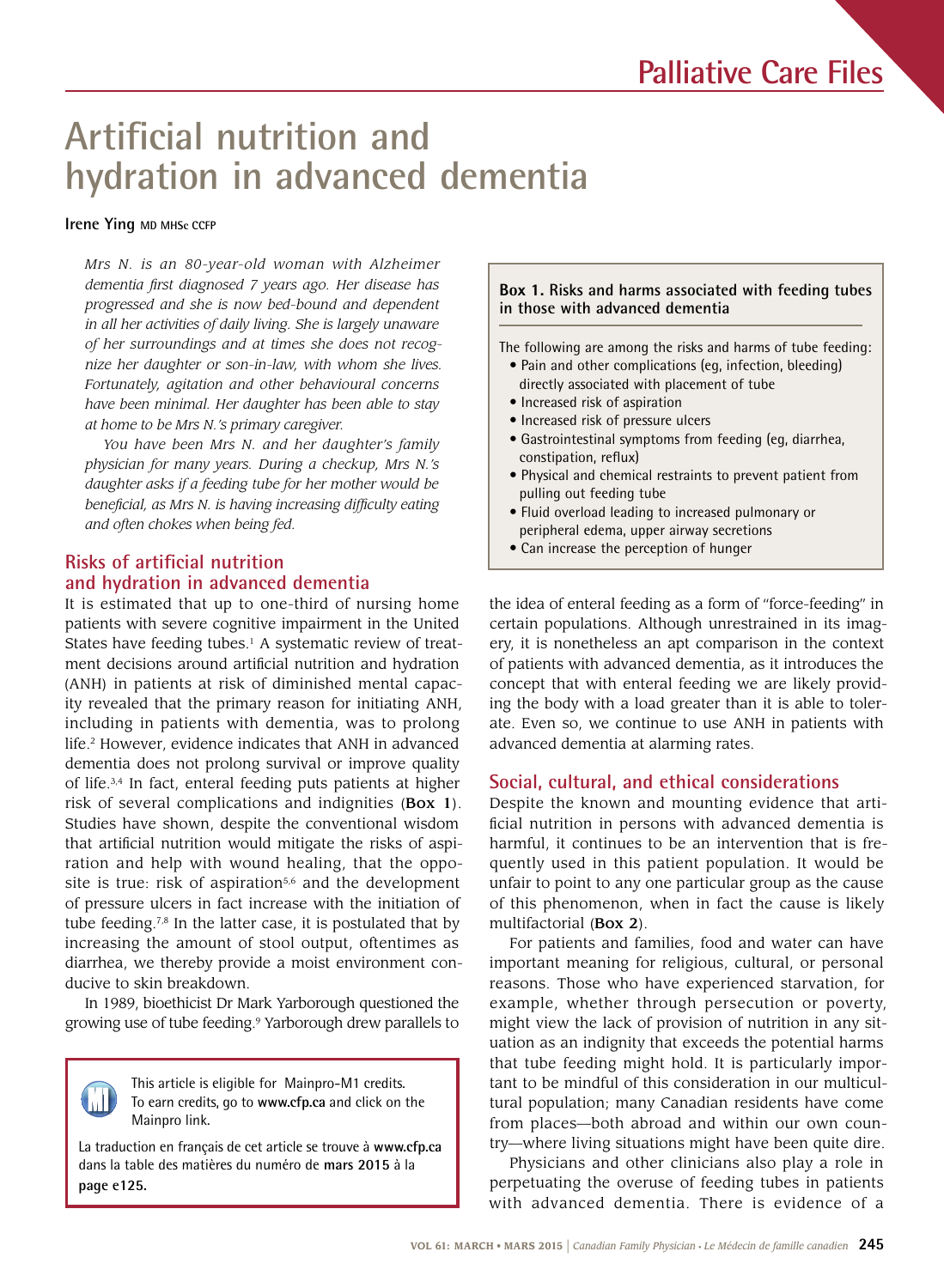#### **Box 2. Factors that might influence the use of feeding tubes in advanced dementia**

Patient and family factors

- Unawareness of or difficulty coping with the terminal prognosis of dementia
- Unawareness of the lack of benefit and increased harm of feeding tubes in advanced dementia
- Perception of "starvation" without artificial nutrition and hydration that might be influenced by cultural or religious factors
- Extra time required to provide oral feeding
- Complicated social dynamics (eg, viewing interventions as a representation of high-quality care)
- Lack of advance directives specifically addressing artificial nutrition and hydration

Clinician factors

- Unawareness of the lack of benefit and increased harm of feeding tubes in advanced dementia
- Lack of familiarity with techniques to address thirst and hunger
- Avoidance of difficult discussions or belief that the discussion will be held by a different clinician (eg, family physician, geriatrician, interventional radiologist) • Fear of litigation
- Administrative and systemic factors
	- Extra time and staff needed to assist with oral feeding in patients with advanced dementia
	- Financial incentives (eg, institutions might benefit financially from caring for patients with feeding tubes)

considerable knowledge gap among physicians who, for example, often incorrectly cite aspiration pneumonia as being an important indication *for* feeding tube insertion in patients with dementia.10 Likewise, many speech-language pathologists erroneously believe that tube feeding in advanced dementia and dysphagia improves nutritional status and prolongs survival.<sup>11</sup>

Patients under the care of subspecialists are also more likely to receive feeding tubes compared with those cared for by generalists.12 The reasons for this are unclear but might relate to generalists' propensity to take a more wide-angled view of patient care.

Guidelines put forth by the American Geriatrics Society<sup>13</sup> discourage the use of feeding tubes in patients with advanced dementia and promote instead the use of careful hand feeding. Certainly in circumstances where careful hand feeding is available, it is a preferred alternative. However, the reality is that many patients with severe cognitive impairment often find themselves cared for by overwhelmed "sandwich generation" children or in institutional settings where one-on-one time can be limited. An American study demonstrated that day-to-day costs for residents with feeding tubes were lower than costs for residents without. However, when

looking at Medicare billings, patients with feeding tubes necessitated much higher reimbursement costs associated with tube insertion and hospitalizations for management of subsequent complications.<sup>14</sup> This puts nursing homes in a difficult situation as they are challenged to balance their own books while considering the well-being of the patient and costs to the health care system as a whole.

### **Risks and benefits of parenteral hydration**

Although some of the risks and harms conferred by tube feeding are also relevant in the case of parenteral hydration (eg, pulmonary or peripheral edema, increased secretions), there might be circumstances in which a limited and focused trial of parenteral hydration might have some benefit. For example, hydration could help to mitigate some causes of delirium such as opioid toxicity or hypercalcemia.

*Despite your explanation that a gastrostomy tube insertion in Mrs N.'s situation would, on balance, be more harmful and cause more discomfort, Mrs N.'s daughter cannot shake the belief that her mother is going to starve to death.*

#### **Approach to a family requesting ANH**

The decision to initiate ANH should ideally be a collaborative one among the physician, the patient, and the family, weighing the benefits (both physical and psychological) against the harms. From a legal perspective, decision making should be undertaken by the designated person according to each province's hierarchy of substitute decision makers (SDMs). In general, such decisions should be based first and foremost on the previously expressed wishes of the patient—which can only be known by asking patients before the onset of dementia or early in the dementia trajectory. In the absence of such knowledge, the decisions should be based on the best interests of the patient.

Most feeding tube insertions occur during acute hospital admissions, $15$  when specialists and clinicians who do not have ongoing relationships with patients and families are providing medical care, and often pressure on families to make decisions seems heightened.16 Therefore, as family physicians, again it is important to have a discussion with the patient and family early on in the dementia trajectory around the lack of evidence supporting artificial nutrition in the advanced stages of disease.

*Elicit understanding.* Before engaging in a discussion around the harms and benefits of ANH, it is imperative to first understand the particular concerns of the friends and family of the patient. Are the concerns centred on beliefs that their loved one is "thirsty or starving to death"? Or is there a perception that more technologically advanced interventions equate to better-quality care? Or are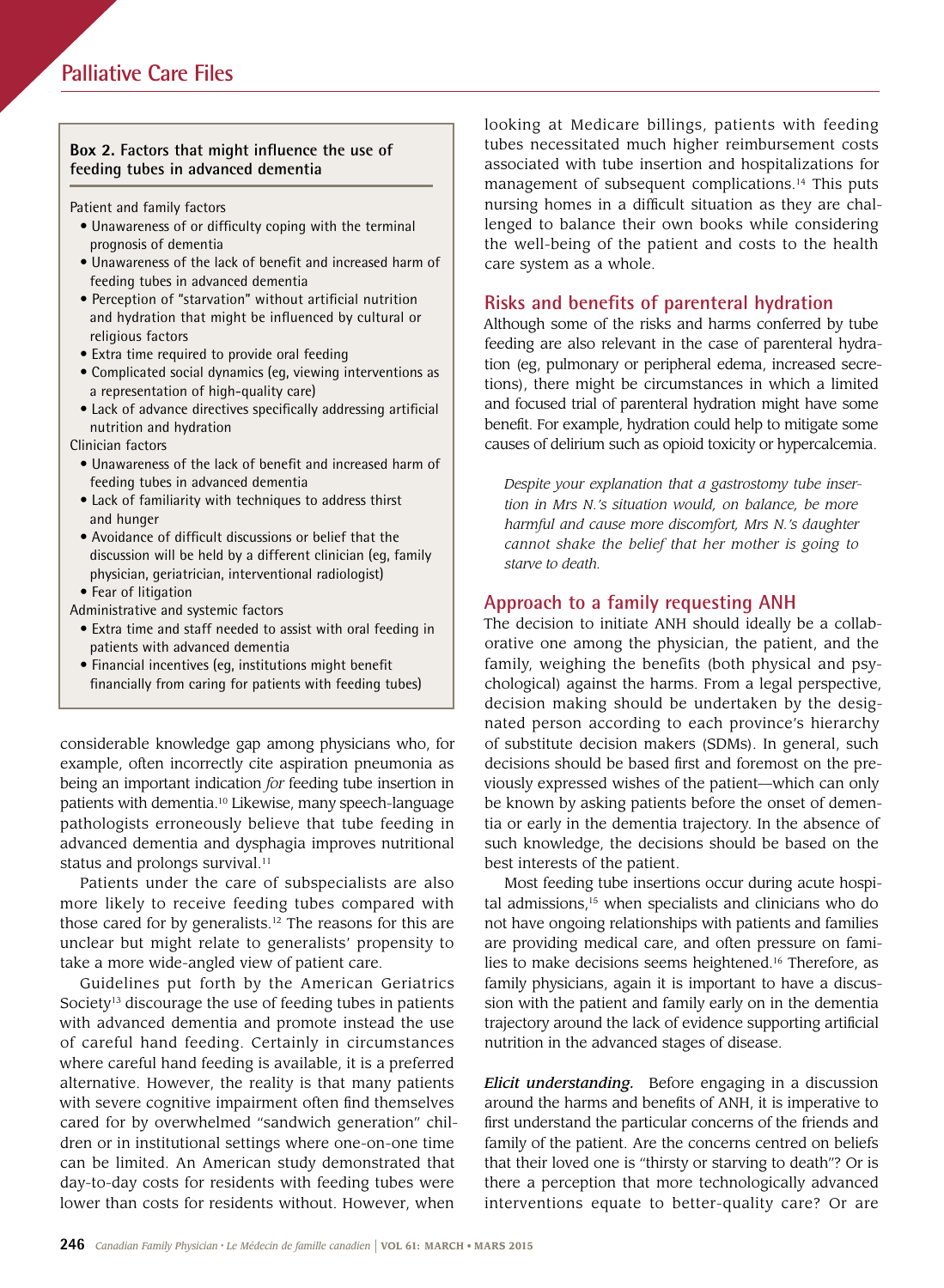decisions being driven by other complex family dynamics? Without this knowledge, it will be extremely challenging to support the family and patient effectively.

*Educate.* In addition to the aforementioned myths surrounding ANH, concerns around hunger and thirst are commonly at the forefront of caregivers' minds. Although thirst and dry mouth are common at the end of life, intravenous fluids do not seem to ameliorate these symptoms.17 In patients with advanced disease, enteral feeding might even worsen the sensation of hunger.<sup>18</sup> Both hunger and thirst are effectively treated near the end of life with small amounts of food, fluids, artificial saliva, and good mouth care.<sup>19,20</sup>

*Support.* The role of the SDM can be fraught with uncertainty and anxiety, and SDMs should be made aware of potential supports, such as social work or spiritual care, that are available to them. In situations where cultural or religious beliefs are the basis for the family's objection, it might be helpful to offer to speak with the patient's cultural or spiritual leader to understand the nuances of the beliefs and to ensure that information is being communicated clearly. For example, suffering in some cultures is considered an important aspect of the human experience, and so the risk of discomfort might not be a deterrent from pursuing a certain intervention. However, this is different from the risk of harm or altering the dying process in the last days of life, which is explicitly prohibited in some cultures and religions. Continuous communication is important to delineate these often blurry lines.

*Set expectations and parameters, but be flexible.* In instances where ANH has been initiated, it is often useful to give guidelines to loved ones on signs and symptoms that would indicate that the intervention should be altered or withdrawn. Pre-emptively discussing events

that would necessitate a reevaluation of the harms of ANH, such as signs of shortness of breath from pulmonary edema, diarrhea and the development of pressure ulcers, or patients pulling out feeding tubes or intravenous lines, can help to prepare the family for the withdrawal of ANH. In situations where friends and family still seem torn between the symbolic nature of providing "sustenance" and the apparent harms it is causing, a more flexible approach might be warranted, in which feeding and fluid rates are brought down to levels low enough to avoid symptoms. This sometimes might involve negligible rates. Such a symbolic gesture might buy enough time for loved ones to emotionally come to terms with their loss and ease the grieving process.

*You understand that Mrs N.'s daughter is concerned about her mother "starving to death," and you have reviewed the limitations and harms of ANH with her. Mrs N.'s daughter decides to continue with careful hand feeding. Over the next 6 months Mrs N. becomes increasingly somnolent and her daughter requests a trial of hydration. You agree to a trial of hypodermoclysis (subcutaneous fluid infusion) at levels that do not cause additional symptoms. Her daughter is ultimately able to come to terms with Mrs N.'s advanced disease, and eventually the infusion is withdrawn.* V

Dr Ying is a palliative care consultant at Sunnybrook Health Sciences Centre in Toronto, Ont, Assistant Professor in the Department of Family and Community Medicine at the University of Toronto, and a member of the Joint Centre for Bioethics at the University of Toronto.

#### **Competing interests** None declared

#### **References**

- 1. Mitchell SL, Teno JM, Roy J, Kabumoto G, Mor V. Clinical and organizational factors associated with feeding tube use among nursing home residents with advanced cognitive impairment. *JAMA* 2003;290(1):73-80.
- 2. Clarke G, Harrison K, Holland A, Kuhn I, Barclay S. How are treatment decisions made about artificial nutrition for individuals at risk of lacking capacity? A systematic literature review. *PLoS ONE* 2013;8(4):e61475.

#### **BOTTOM LINE**

- There is no evidence that artificial nutrition prolongs life in advanced dementia, or that artificial nutrition and hydration (ANH) improves hunger or thirst symptoms. Parenteral hydration can be considered on a case-by-case basis as it might, in some circumstances, improve symptoms.
- Eating and drinking have strong symbolic connotations that cannot be discounted when weighing the harms and benefits of ANH. Family physicians and generalists play an important role in counseling families on the risks and benefits of ANH in advanced dementia, as they have a holistic perspective that might be lacking during encounters with subspecialists.
- Discussions should take place in a preventive fashion, before complications and hospitalizations arise from swallowing difficulties and ideally when patients are still able to express their wishes.

**Palliative Care Files** is a quarterly series in *Canadian Family Physician* written by members of the Palliative Care Committee of the College of Family Physicians of Canada. The series explores common situations experienced by family physicians doing palliative care as part of their primary care practice. Please send any ideas for future articles to **palliative\_care@cfpc.ca**.